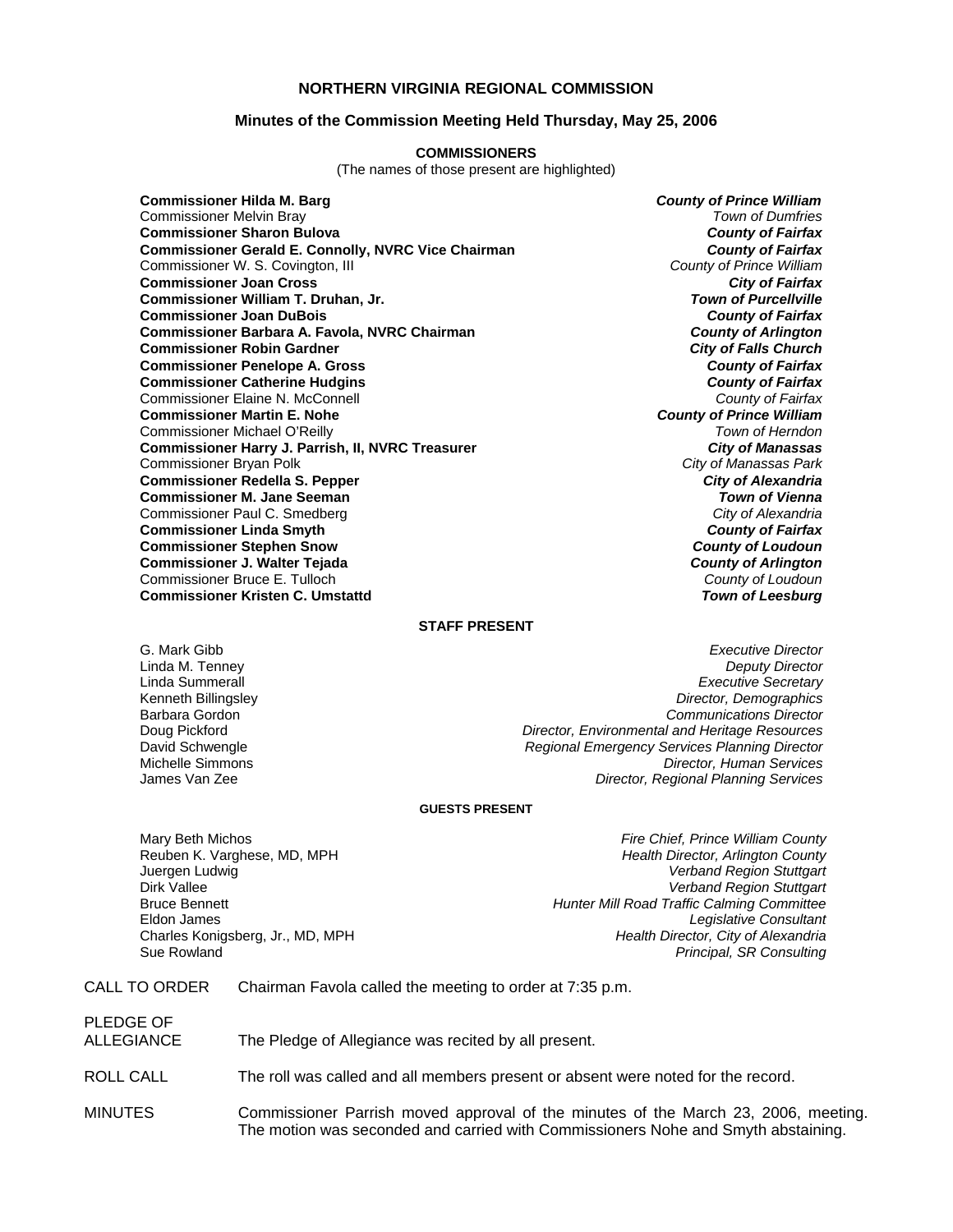A. Chairman Favola reported that the Potomac Conference is envisioning the metropolitan region 20 years from now and asked the Commissioners to think about how Northern Virginia should grow as a region. She asked if the members think a Northern Virginia subcommittee should be established to weigh in on the process.

> Commissioner Gross explained she is one of the MWCOG members that sits on the steering committee (composed of members of the business and nonprofits communities and well as some MWCOG members). The steering committee is trying to establish a process to engage the larger group of stakeholders; a report will be made to MWCOG this summer. She suggested waiting until the fall to form a Northern Virginia subcommittee.

> Commissioner Hudgins commented that it would not necessarily be duplicative for NVRC to start thinking about its region. Commissioner Snow concurred. Chairman Favola suggested that Mr. Gibb follow this issue and report back to the Commission.

Commissioner Barg suggested a presentation on this topic at a fall Commission meeting.

 B. Chairman Favola congratulated the members who won re-election in the recent city and town elections.

> Commissioner Druhan reported he chose not to run for re-election and that he has enjoyed representing Purcellville on the Commission.

PRESENTATION *Pandemic Influenza (A Global Outbreak of Influenza A) and Northern Virginia*

Chairman Favola welcomed Dr. Reuben K. Varghese and Chief Mary Beth Michos.

Dr. Varghese currently serves as the Health Director for Arlington County. He received his MD from Brown University and a Masters in Public Health from Johns Hopkins School of Hygiene and Public Health. Dr. Varghese began his career as an internist with an HMO before working for the Centers for Disease Control and Prevention.

Chief Michos is Prince William County's Fire Chief. She began her career as a critical care nurse before being hired by the Montgomery County (Maryland) Dept. of Fire and Rescue Services, progressing up the ranks over 21 years. Chief Michos serves on numerous professional boards and has received several awards, including a fellowship to the Harvard Kennedy School of Government and the 1999 President's Award from the International Association of Fire Chiefs for being a role model as the first woman chief of a metropolitan fire department.

*Dr. Varghese* Dr. Varghese explained that seasonal, avian (bird) and pandemic influenza are different. Currently, there is no pandemic. He reviewed how flu spreads, its symptoms, complications, and prevention and treatment options.

> Dr. Varghese likened pandemic flu to Hurricane Katrina but added that government and business can prepare for continuity of operations.

Pandemic Planning Assumptions

- Ability of the virus to spread rapidly worldwide
- People may be asymptomatic while infectious
- Simultaneous or near-simultaneous outbreaks will limit the ability of any jurisdiction to provide mutual aid
- Enormous demands on the health care system
- Delays and shortages in available vaccines and antiviral drugs
- Potential disruption of national and community critical infrastructure (e.g., transportation, commerce, utilities and public safety)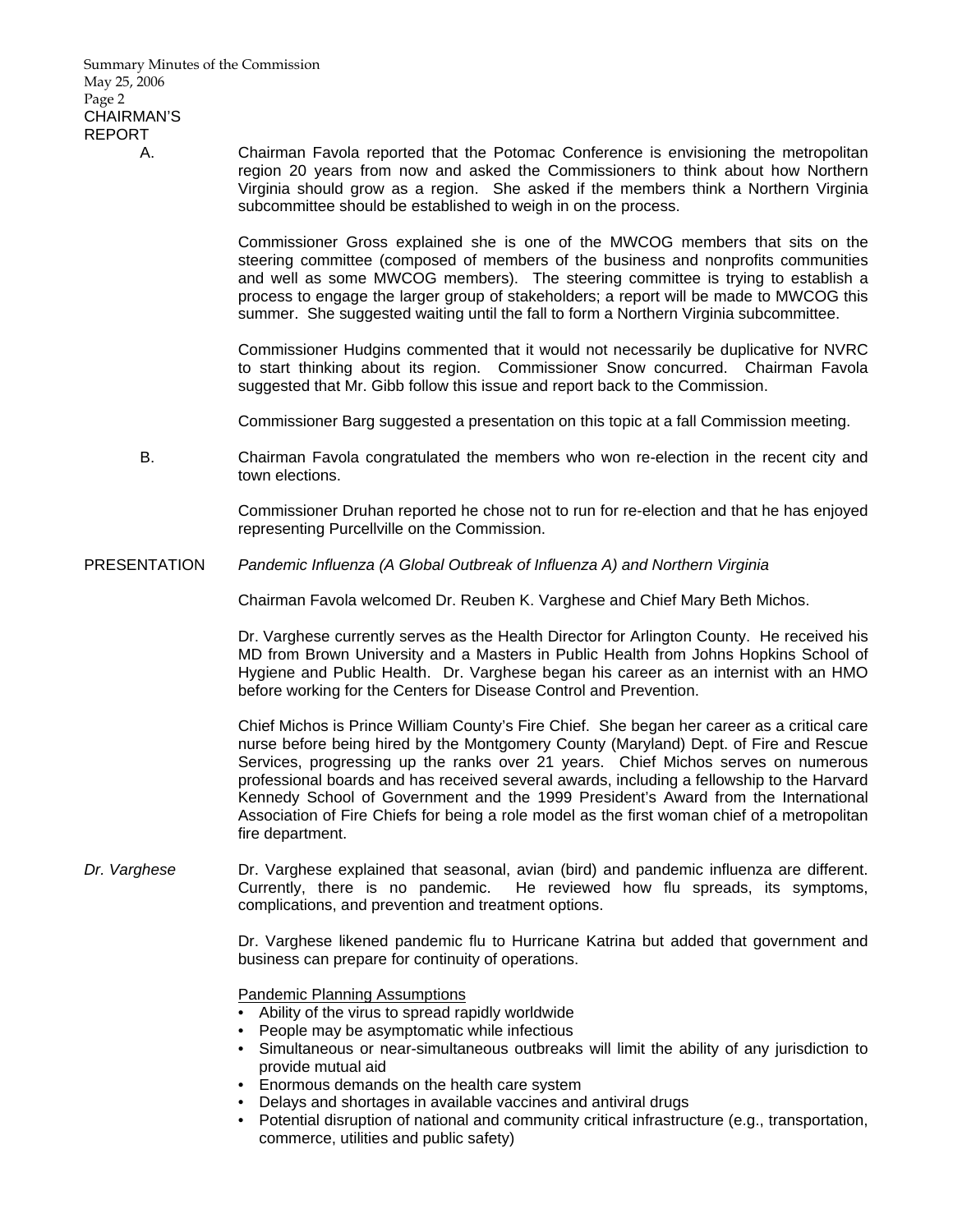Summary Minutes of the Commission May 25, 2006 Page 3

> Government and businesses need to prepare for ten percent staff absenteeism on any given day during a pandemic outbreak and realize that other businesses they relay on are facing the same massive absentee rates. Public health officials project potentially high absentee rates of 30-50 percent over three to four months, with pandemic flu potentially striking in waves that last several months at a time over a sustained period.

*Chief Michos* Chief Michos reported that planning for pandemic flu began nearly a year ago, with Northern Virginia's fire and rescue departments planning for a 30 percent or higher rate of staff absences.

#### Planning assumptions

- Increased exposure because of the nature of work
- Increased workload
- Behavioral health issues
- Workers compensation issues

#### Workforce preparation

- Vaccination and antiviral distribution responders and families
- Employee training and station preparedness
- Staffing plans for levels of absenteeism sustainment
- Utilizing those who return to work, post illness
- Family preparedness

#### Emergency response

- Call screening and dispatch protocols work closely with the health care community; health care community will establish directive for who will be transported and where (hospital, fever centers, etc.)
- Home care units
- Isolation and quarantine
- Cache of PPE and vendor availability

#### Coordination

- Need for regional approach in protocol development
- Need for stockpiling supplies, PPE, food, etc.
- Enhanced health care system coordination health departments, hospitals, medical community and out of hospital EMS
- Public information to educate the public regarding expectations
- While we focus on the living we may be faced with "what to do with the dead?"

# *questions and*

*answers* Commissioner Tejada assured the speakers and the members that the Northern Virginia Public Information Officers are involved in pandemic flu planning, adding that NVRC's Communications Committee will take on this issue as well.

> Commissioner Connolly reported that there are three Regional Incidence Command Systems (RICS) in place in the metropolitan area, providing plenty of redundancy. He added that the jurisdictions should have telework plans.

> Commissioner Bulova stated the need for one generic message on emergency planning. Commissioner Barg agreed, suggesting that a flyer could be added to water or electric bills.

> Commissioner Snow stated the need to include churches and service club organizations in emergency planning.

# CONSENT AGENDA Commissioner Connolly moved approval of the Consent Agenda, consisting of the items outlined below. The motion was seconded and carried unanimously.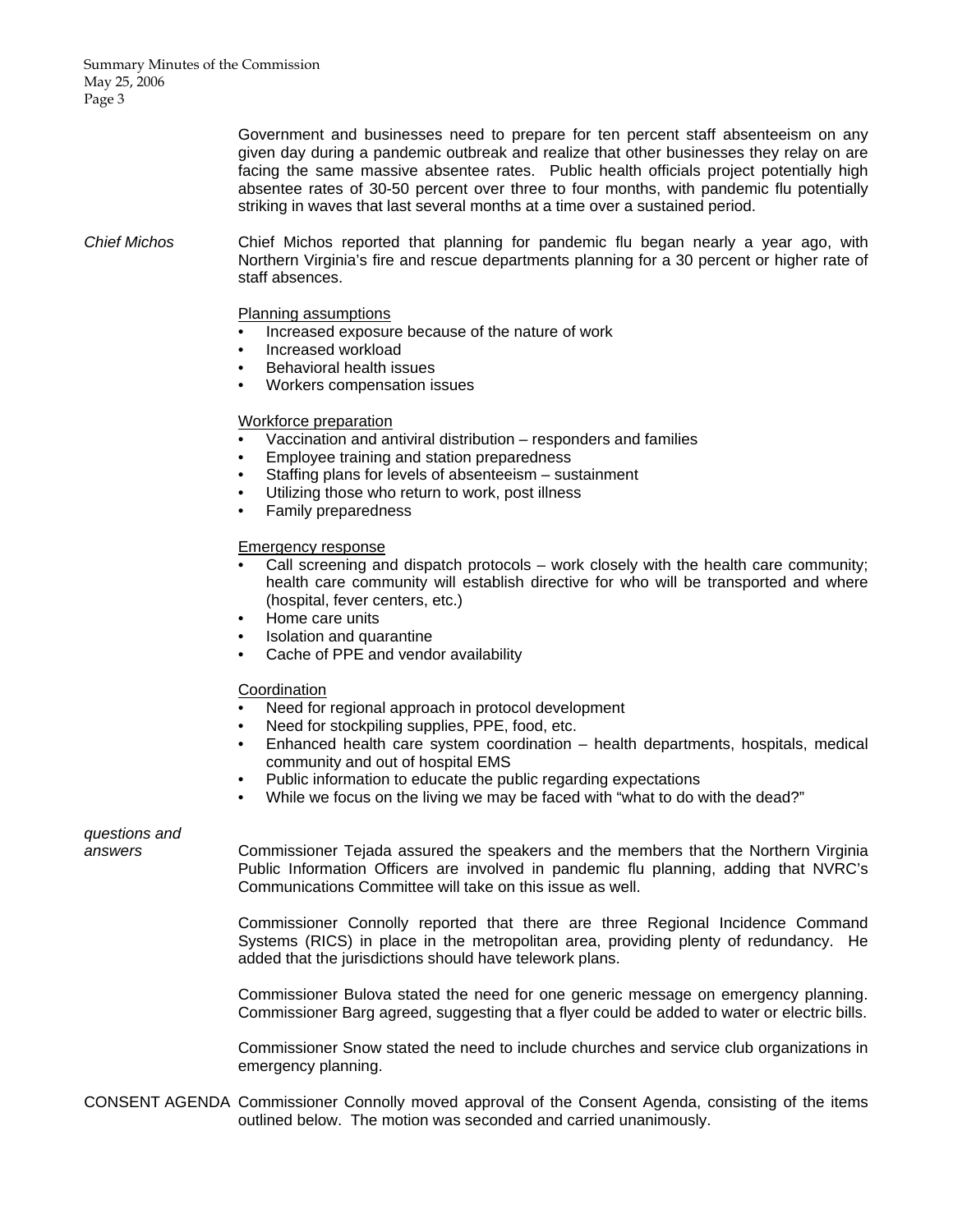- A. March and April 2006 Financial Reports
- B. Resolution No. P06-20: Appreciation to Fairfax County Staff for Assisting NVRC with Total Compensation Review Project
- C. Resolution No. P06-21: Authorization to Contract for the Development of a Low Impact Development (LID) Supplement to the *Northern Virginia BMP Handbook*
- D. Resolution No. P06-22: Extension of Auditor Engagement
- E. Resolution No. P06-23: Annual General Adjustment for Employees of the Commission for FY 2007
- F. Resolution No. P06-24: Amendment of Mileage Reimbursement Rate for Use of Personal Automobiles in Connection with Commission Business

# EXECUTIVE DIRECTOR'S REPORT

 A. Mr. Gibb called attention to the two resolutions laid before the Commissioners for application for CARE Act funding for 2006-2007 under Title I and Title II. Mr. Gibb reported that staff has been assured that DC AHPP, which receives the Title I funding from HRSA for the metropolitan region, will fund suburban Virginia at the same amount as last year. Mr. Gibb explained that he will sign the agreement only if he receives this assurance in writing from DC AHPP.

> Commissioner Barg moved approval of Resolutions No. P06-26 and P07-27. The motion was seconded and carried unanimously.

- B. Mr. Gibb reported on the well-attended citizens briefing held last night, May 24, on the Hunter Mill Road Traffic Calming Study, wherein the citizens agreed to support a nontraditional traffic calming approach of round-abouts.
- C. The Virginia Association of Planning District Commissions (VAPDC) will hold its Annual Summer Conference July 20-22 in Virginia Beach. Commissioner Bruce Tulloch will be elected President. Contact Mr. Gibb for registration forms or go to VAPDC's website, www.vapdc.org.
- D. NVRC staff is working with Northern Virginia's water suppliers to develop a regional water plan, per new state requirements.
- E. Mr. Gibb passed around the award NVRC received from the EPA for the film on low impact development.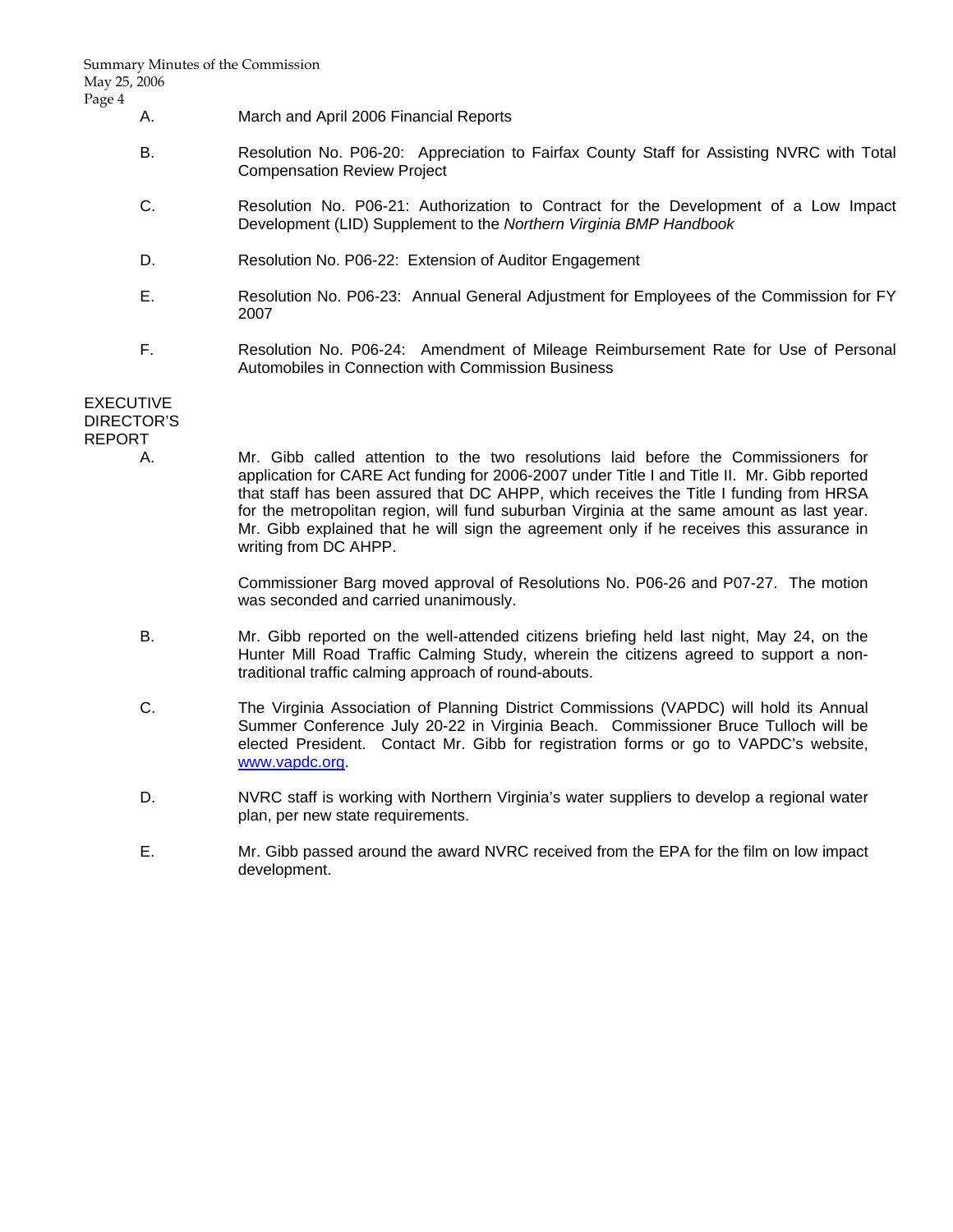Summary Minutes of the Commission May 25, 2006 Page 5 APPOINTMENT OF NOMINATING COMMITTEE Chairman Favola appointed Commissioner Umstattd to serve as chairman of this year's *ad hoc* Nominating Committee. The Nominating Committee will report its slate of officers to the Commission at its June 22 meeting. PROPOSED AMENDMENTS TO BYLAWS Commissioner Parrish, Chairman of the Operations Committee, reported that a complete set of the draft amended bylaws for discussion purposes only was included in the meeting package. He thanked the Operations Committee members — Commissioners Bulova, Gross, O'Reilly and Tulloch and NVRC Chairman Favola — and NVRC staff for their diligence on this project over the past several months. The draft amended bylaws will come before the Commission at its June 22 meeting for adoption. **COMMITTEE** REPORTS *Legislation* Commissioner Connolly, Chairman of the Legislative Committee, distributed the committee's report. Transportation funding was discussed, and Commissioner Connolly confirmed for Chairman Favola that under Rep. Davis' legislation, every year the metropolitan region fails to provide dedicated funding for WMATA, the region loses the federal match. Commissioner Connolly moved that the Commission reaffirm its position on transportation by letter to the Northern Virginia Delegation, committee chairs, and the Governor. The motion was seconded and carried with Commissioner Snow opposed. Also distributed was a report that Virginia's Department of Social Services notified localities on May 9 that federal Child Care and Development Funds (CCDF) will be reduced for subsidized child care. A minimum of \$14 million will be lost in Northern Virginia, affecting over 2,000 children. Commissioner Connolly moved that the Commission send a letter to the Governor urging a solution to this problem. The motion was seconded and carried unanimously. Commissioner Snow inquired if it is the Commission's custom to vote on material distributed at the meeting. Commissioner Connolly explained it is, as the Legislative Committee acts in real time, and the information presented at the meeting had been received yesterday. Chairman Favola added that the Commission has not taken new positions, as these are the Commission's positions in its 2006 Legislative Program; tonight's votes simply reaffirmed those positions. *Communications* Commissioner Tejada gave the committee report: • Chairman Favola was interviewed on NewsChannel 8 earlier in the month regarding NVRC's "K**NO**W Toxics" program. • NVRC has been mentioned in eight newspaper stories in the past two months, including the Four Mile Run Restoration Project ribbon cutting, the "K**NO**W Toxics" program, and the Hunter Mill Road Traffic Calming Study. • James Van Zee, NVRC's Director of Regional Planning, was a guest on Delegate Ken Plum's cable TV show to talk about transportation funding. • Katherine Mull, one of NVRC's environmental planners, will be heard on four Clear Channel radio stations on May 28 discussing the Northern Virginia water pollution prevention campaign. OTHER BUSINESS Chairman Favola welcomed and introduced staff representatives from the Verband Region Stuttgart, NVRC's sister region in Germany. Dr. Dirk Valle is Director of Planning and Implementation, an elected position, and Dr. Juergen Ludwig is Director of European Affairs and Projects.